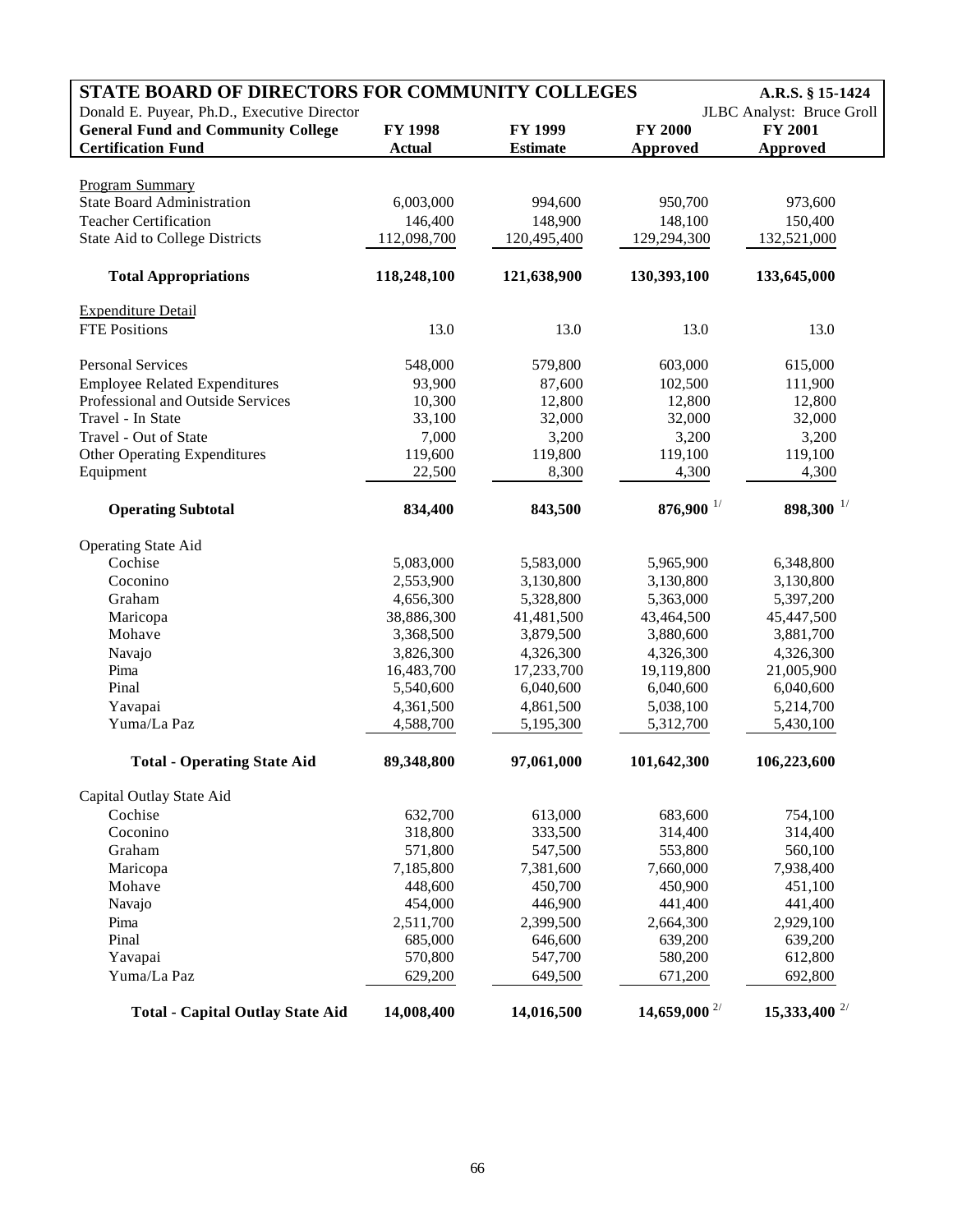## **STATE BOARD OF DIRECTORS FOR COMMUNITY COLLEGES (Cont'd)**

| <b>Equalization Aid</b>                                                    |              |                  |                  |                  |
|----------------------------------------------------------------------------|--------------|------------------|------------------|------------------|
| Cochise                                                                    | 1,616,300    | 1,738,300        | 1,892,300        | 2,020,000        |
| Graham                                                                     | 6,467,200    | 6,731,300        | 7,001,700        | 7,224,800        |
| Navajo                                                                     | 634,500      | 896,200          | 997,200          | 1,163,700        |
| Pinal                                                                      | 0            | $\Omega$         | 33,000           | 555,500          |
| Yuma/La Paz                                                                | 23,500       | 52,100           | 68,800           | $\theta$         |
| <b>Total - Equalization Aid</b>                                            | 8,741,500    | 9,417,900        | 9,993,000        | 10,964,000       |
| <b>Technology Assisted Learning</b>                                        | $0^{3/2}$    | $\boldsymbol{0}$ | $\mathbf{0}$     | $\boldsymbol{0}$ |
| Technology and Special Initiatives<br><b>Arizona Transfer Articulation</b> | 5,215,000    | $\boldsymbol{0}$ | $\overline{0}$   | $\overline{0}$   |
| <b>Support System</b>                                                      | 100,000      | 300,000          | 221,900          | 225,700          |
| <b>Total</b>                                                               | 118,248,100  | 121,638,900      | 127,393,100      | 133,645,000      |
| <b>Additional Appropriations -</b>                                         |              |                  |                  |                  |
| Appropriation; Community                                                   |              |                  |                  |                  |
| Colleges, Ch. 348                                                          | $\mathbf{0}$ | $\boldsymbol{0}$ | 3,000,000        | $\theta$         |
| <b>Total Appropriations</b>                                                | 118,248,100  | 121,638,900      | 130,393,100 4/5/ | 133,645,000 4/5/ |
| <b>Fund Summary</b>                                                        |              |                  |                  |                  |
| General Fund                                                               | 118,001,700  | 121,490,000      | 130,245,000      | 133,494,600      |
| Community College Certification Fund                                       | 246,400      | 148,900          | 148,100          | 150,400          |
| <b>Total Appropriations</b>                                                | 118,248,100  | 121,638,900      | 130,393,100      | 133,645,000      |

**Agency Description** — *The Arizona community college system is comprised of a state board of directors and 10 college districts. The board consists of 15 members — one from each county, appointed by the Governor; a representative of the Arizona Board of Regents (ABOR); and the Superintendent of Public Instruction or the Superintendent's designee. The State Board of Directors for Community Colleges (State Board); a) enacts ordinances for the governance of the community colleges; b) sets standards for their operation; c) arranges for certification of community college teachers, and fixes and collects fees for issuance and renewal of certificates; and d) fixes student tuition and fees. Arizona's community colleges provide programs and training in the arts, sciences and humanities, and vocational education leading to an Associates degree, Certificate of Completion, or transfer to a Baccalaureate degree-granting college or university.*

\_\_\_\_\_\_\_\_\_\_\_\_ 1/ The \$148,100 appropriation for FY 2000 and the \$150,400 appropriation for FY 2001 from the Community College Certification Fund are intended for the specific purpose of defraying teacher certification costs and include \$138,100 and, \$140,400, respectively, for total direct certification costs of staff salaries, Employee Related Expenditures and all other direct operating expenses, and \$10,000 for related indirect costs for administrative expenses incurred by the board. (General Appropriation Act footnote, as adjusted for state employee pay increase)

<sup>2/</sup> Each district has the option of using up to 20% of its total Capital Outlay Aid appropriation for Operating Aid purposes, or this same amount may be taken out of its total Operating State Aid appropriation and used for Capital Outlay purposes (A.R.S. § 15-1464F).

<sup>3/</sup> A total of \$2,756,000 was appropriated from the General Fund for FY 1998 for Technology Assisted Learning. Of this amount, no more than \$328,400 may be expended for initial operating and system development costs. The release of the \$2,427,600 balance is dependent upon construction of a network infrastructure by private industry and access to the network at a distance-insensitive price. This appropriation is exempt from the provisions of A.R.S. § 35-190, relating to lapsing of appropriations.

<sup>4/</sup> General Appropriation Act funds are appropriated as an Operating Lump Sum with district-by-district Special Line Items and Other Special Line Items.

<sup>5/</sup> It is the intent of the Legislature that the Community Colleges and Universities cooperate in operating a Statewide Articulation and Transfer System, including the process for transfer of lower division general education credits, general elective credits and curriculum requirements for majors, to ensure that community college students may transfer to Arizona public universities without a loss of credits toward a baccalaureate degree. It is also the intent of the Legislature that the Higher Education Study Committee continue the collaborative process that assures that the postsecondary education needs of students statewide are met without unnecessary duplication of programs. The committee shall focus its efforts on potential students who reside in rural areas or who cannot meet the regular class schedule due to their employment and family matters. The Arizona Board of Regents and the State Board of Directors for Community Colleges shall submit an annual report of their progress on both articulation and meeting statewide postsecondary education needs to the Joint Legislative Budget Committee by December 15, 1999 and December 15, 2000. (General Appropriation Act footnote)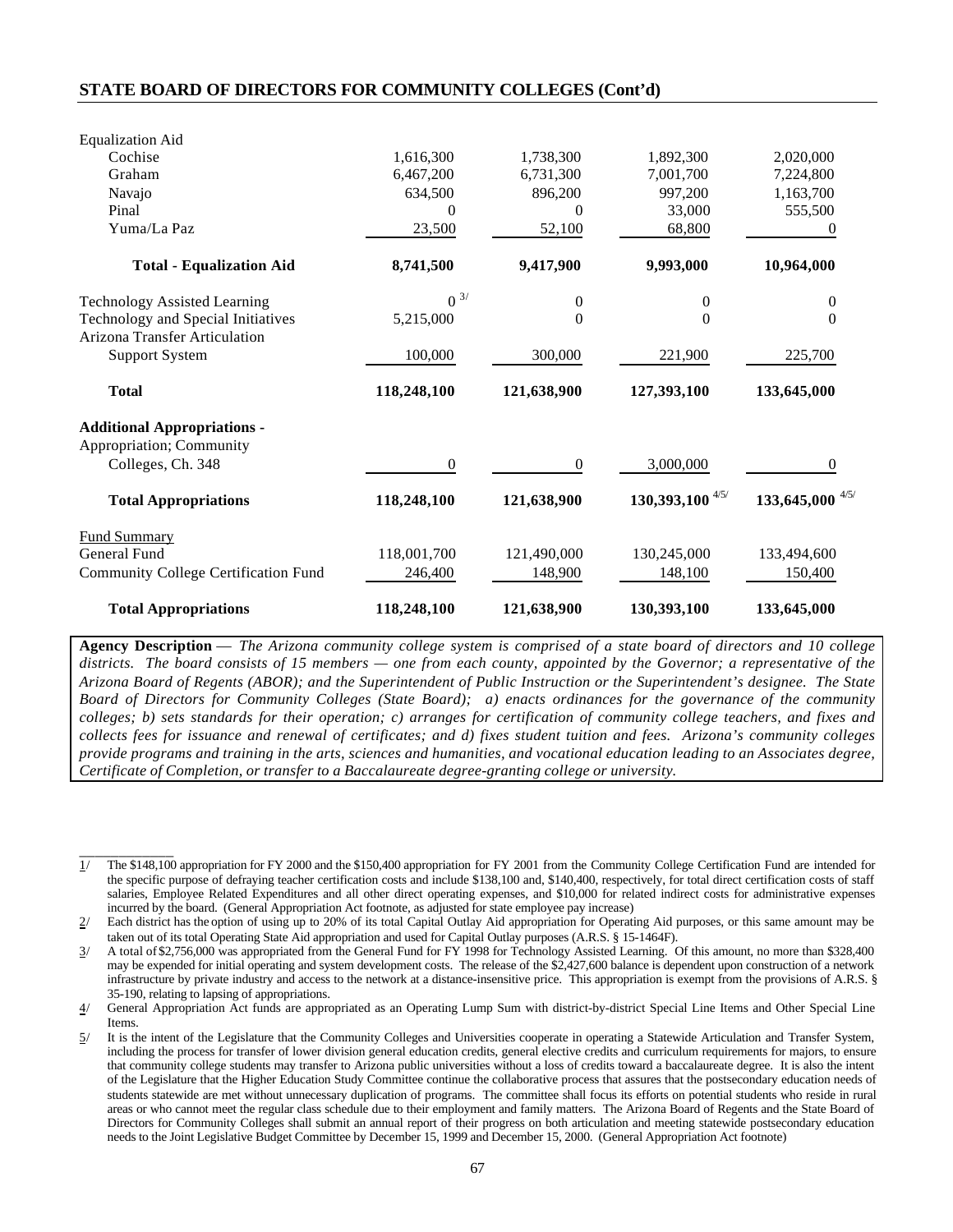**Reassignments and Special Market Adjustments** — The approved amounts for FY 2000 and FY 2001 include an increase of \$14,400 from the General Fund for salary requirements related to increased workload reassignments and special market adjustments for 4 support staff positions. Of the \$14,400 total approved amount, \$13,000 is for Personal Services and \$1,400 is for Employee Related Expenditures.

**Indirect Costs** — The approved amounts for FY 2000 and FY 2001 include \$10,000 from the Community College Certification Fund to defray reasonable expenditures incurred by the State Board for administration of the fund. These costs include a share of the Executive Director's salary, financial services, and other state board staff whose efforts indirectly support the certification process.

**Operating State Aid** — The approved amounts for Operating State Aid include increases of \$4,581,300 for FY 2000, and an additional \$4,581,300 for FY 2001 above FY 2000:

- \$2,788,700 in FY 2000, and an additional \$2,788,700 in FY 2001, to fully fund the growth-only statutory formula, A.R.S. § 15-1466, for each district; and
- \$1,792,600 in FY 2000, and an additional \$1,792,600, in FY 2001 to fund Adult Basic Education FTSE per Laws 1997, Chapter 300.

The community college funding formula "holds harmless" districts with declining full-time student equivalent (FTSE) enrollment by adjusting state aid in an amount that reflects only growth in the FTSE enrollment count. This enrollment adjustment is calculated by multiplying the increase in the most recent year's actual FTSE for each district by the average state aid per FTSE appropriated in the current fiscal year. Therefore, Operating State Aid equals the sum of the current year base plus the FTSE enrollment growth adjustment, and also becomes the base amount to be adjusted in the next fiscal year. Statewide, FTSE is estimated to grow by nearly 7,900, or 4.7%, in each year of the biennium. The audited net enrollment growth used for FY 2000 is 3,868 FTSE, and the estimated net enrollment growth used for FY 2001 is 4,020 FTSE. However, while several districts' enrollment actually declined or remained constant, the approved additional \$2,788,700 Operating State Aid appropriations for FY 2000 and FY 2001 are based on a growth-only total of 4,020 FTSE.

**Capital Outlay State Aid** — The approved amount for Capital Outlay State Aid for FY 2000 includes a net increase of \$642,500, or 4.6%, and an additional \$674,400, or 4.6%, for FY 2001 to fully fund the statutory formula, A.R.S. § 15-1464, for each district. This sum is derived by funding the statutory rates of \$210/FTSE for districts with

5,000 or less FTSE, and \$160/FTSE for districts with greater than 5,000 FTSE. The statutory Capital Outlay State Aid formula provides per capita funding to districts based on the district's size and the most recent year's actual audited FTSE. Unlike Operating Aid, however, the formula does not provide a "hold harmless" provision for Capital Aid. Thus, while overall capital funding increased, 7 of the 10 community college districts actually had enrollment growth as previously noted.

**Equalization Aid** — The approved amount for FY 2000 adds \$575,100, or 6.1%, and an additional \$971,000, or 9.7%, for FY 2001 to fully fund the statutory formula, A.R.S. § 15-1468, for each qualifying district. Four districts that previously received aid (Cochise, Graham, Navajo, Yuma/La Paz) and one new district (Pinal) qualified for Equalization Aid in FY 2000. For FY 2001, only Yuma/La Paz did not continue to qualify for aid. Equalization Aid is paid to community college districts with property tax bases that are less than the minimum assessed value specified in A.R.S. § 15-1402. Under the Equalization Aid formula, the minimum assessed valuation is increased by the average growth in actual assessed valuation for the 2 most recent years for all rural districts with populations less than 500,000 persons. Equalization Aid is paid out on the basis of the difference between minimum assessed valuation and the most recent year's actual assessed valuation for the district. Equalization Aid is calculated at the lesser of \$1.37 per \$100 of the district's assessed valuation or the district's levy rate.

**Arizona Transfer Articulation Support System (ATASS)** — The approved amount for FY 2000 reduces \$(78,100) for a total General Fund appropriation of \$221,900 to continue the state's 60% matching funds for on-going system operating and support services. For FY 2001, the approved amount adds \$3,800 for ATASS. ATASS is a joint initiative of the community colleges and universities to facilitate better course transfer articulation and to develop a shared statewide student and financial information database for enhancing reporting and accountability capabilities.

**Additional Appropriations:** Appropriation; Community Colleges, (Chapter 348) — Appropriates \$3,000,000 from the General Fund for FY 2000 to districts for community college operations. The bill requires distribution of these monies pursuant to A.R.S. § 15-1466 and the specified percent multipliers as shown in *Table 1*.

This bill as originally passed also included an additional appropriation of \$3,000,000 from the General Fund in FY 2001. The FY 2001 appropriation, however, was line item vetoed by the Governor.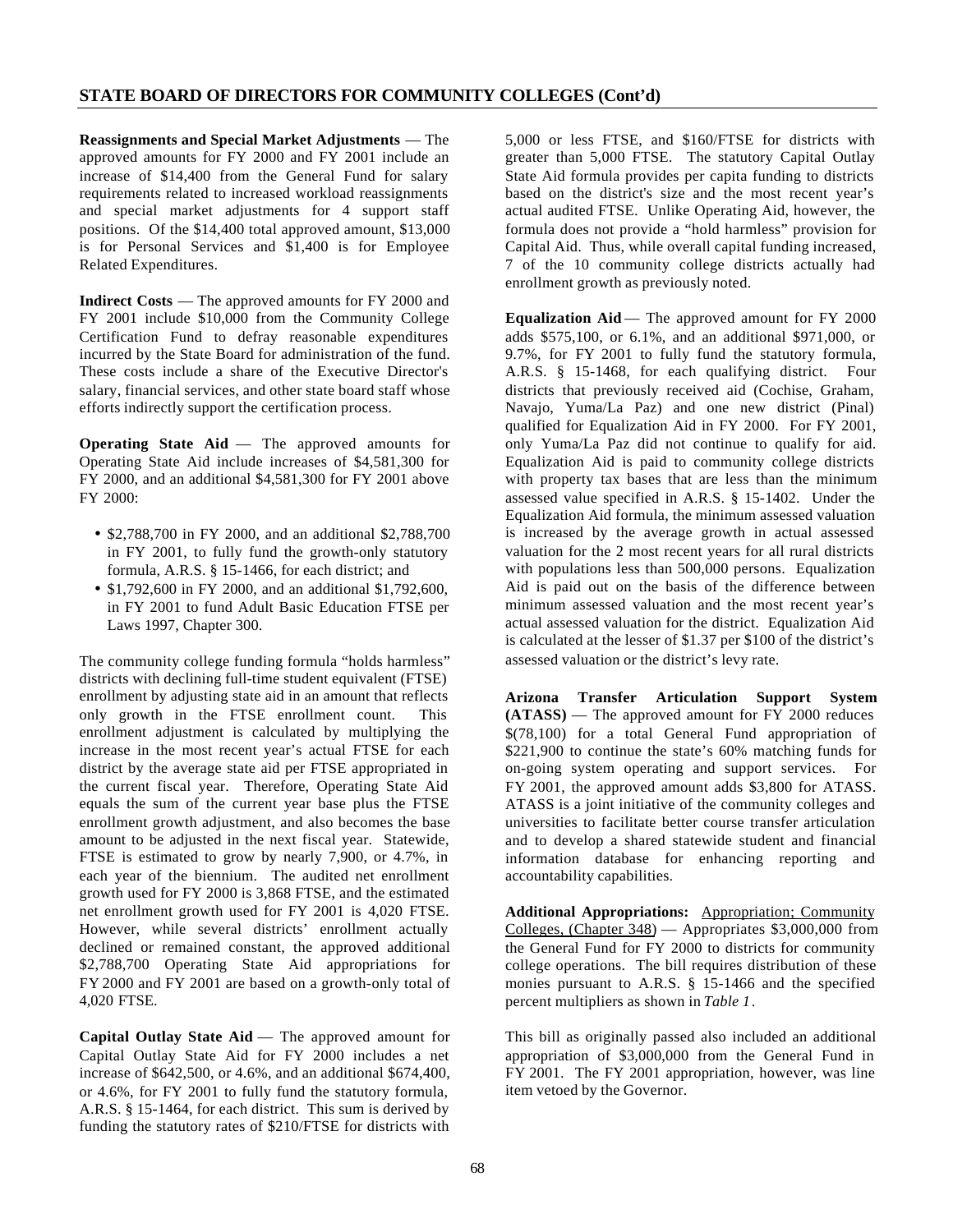| тане г                              |              |                |             |                       |  |  |  |
|-------------------------------------|--------------|----------------|-------------|-----------------------|--|--|--|
| <b>Community College Operations</b> |              |                |             |                       |  |  |  |
| <b>Funding Distribution</b>         |              |                |             |                       |  |  |  |
|                                     |              | \$ Amount      |             |                       |  |  |  |
| Districts                           | % Multiplier | <b>FY 2000</b> | FY 2001     | <b>Biennial Total</b> |  |  |  |
| Cochise                             | 0.0497       | \$149,100      | \$149,100   | \$298,200             |  |  |  |
| Coconino                            | 0.0235       | 70.500         | 70,500      | 141,000               |  |  |  |
| Graham                              | 0.0405       | 121,500        | 121,500     | 243,000               |  |  |  |
| Maricopa                            | 0.4468       | 1.340,400      | 1.340.400   | 2.680.800             |  |  |  |
| Mohave                              | 0.0332       | 99.600         | 99.600      | 199,200               |  |  |  |
| Navajo                              | 0.0326       | 97.800         | 97,800      | 195,600               |  |  |  |
| Pima                                | 0.2234       | 670,200        | 670,200     | 1.340.400             |  |  |  |
| Pinal                               | 0.0465       | 139,500        | 139,500     | 279,000               |  |  |  |
| Yavapai                             | 0.0424       | 127,200        | 127,200     | 254,400               |  |  |  |
| Yuma/LaPaz                          | 0.0614       | 184,200        | 184,200     | 368,400               |  |  |  |
| Total                               | 0000         | \$3.000.000    | \$3.000.000 | \$6.000.000           |  |  |  |

**Vetoed Appropriations:** Appropriation; Community Colleges; Campus Match (S.B. 1156) C Appropriated \$1,000,000 in each of the fiscal years FY 2000 through FY 2011 from the state General Fund for a total of \$12,000,000 for distribution to community college districts that have previously qualified for capital matching monies for new or additional campuses pursuant to A.R.S. ' 15- 1463. The bill also would have required distribution of the monies for the community college districts and campuses as shown in *Table 2*. The Governor vetoed this bill.

## **Table 2**

**Table 1**

| Distribution of Capital Monies for |             |                   |               |  |  |  |  |
|------------------------------------|-------------|-------------------|---------------|--|--|--|--|
| New or Additional Campuses         |             |                   |               |  |  |  |  |
|                                    |             |                   |               |  |  |  |  |
| Fiscal Year                        | District    | Campus            | Appropriation |  |  |  |  |
| 2000                               | Navajo      | Snowflake         | \$1,000,000   |  |  |  |  |
| 2001                               | Navajo      | Winslow           | 1,000,000     |  |  |  |  |
| 2002                               | Coconino    | Page              | 1,000,000     |  |  |  |  |
| 2003                               | Coconino    | Flagstaff         | 1,000,000     |  |  |  |  |
| 2004                               | Yuma/La Paz | Parker            | 1,000,000     |  |  |  |  |
| 2005                               | Pinal       | Apache Junction   | 1,000,000     |  |  |  |  |
| 2006                               | Pima        | Desert Vista      | 1,000,000     |  |  |  |  |
| 2007                               | Maricopa    | Chandler/Gilbert  | 1,000,000     |  |  |  |  |
| 2008                               | Maricopa    | Paradise Valley   | 1,000,000     |  |  |  |  |
| 2009                               | Maricopa    | Estrella Mountain | 1,000,000     |  |  |  |  |
| 2010                               | Maricopa    | Williams Gateway  | 1,000,000     |  |  |  |  |
| 2011                               | Maricopa    | East Mesa         | 1,000,000     |  |  |  |  |
| Total<br>2,000,000                 |             |                   |               |  |  |  |  |

**Additional Legislation:** Community Colleges; Additional Capital Outlay, (Chapter 228) C Requires the State Board of Directors for Community Colleges to include requests for additional capital monies in their agency budget submission. The bill allows the state to pay additional state aid to a community college district based on individual district requests and effectively eliminates the requirement for community college districts to make requests for additional capital through the Arizona Department of Administration. Additionally, the

legislation makes other technical changes regarding the powers and duties of district governing boards concerning the employment of chancellors, vice-chancellors, and presidents.

Postsecondary Institutions; Social Security Numbers (Chapter 239) C Prohibits community colleges and districts from displaying 4 or more consecutive digits of an individual's social security number on any internet site that is maintained by a community college or district. The bill also requires the college or district to notify faculty, staff and students of the option to obtain an alternative identification number and, upon request, to assign that individual an identification number that is different from their social security number. This legislation does not exempt any community college or district from complying with any federal law pertaining to the collection or use of social numbers, or protection of the privacy rights of faculty, staff and students.

Community Colleges; Correspondence; Extension Courses, (Chapter 340) C Adds statutory language (A.R.S. ' 15-1429) that codifies the current practice of delivering community college courses and services outside district boundaries. This legislation permits a community college district to offer courses for credit or no credit outside the district and requires the State Board of Directors for Community Colleges to promulgate and adopt rules pertaining to the delivery of courses and services outside district boundaries, including distance learning courses. The bill also prohibits a community college district from claiming and receiving state General Fund monies for fulltime student equivalent (FTSE) generated from courses and services delivered outside the state or outside the country.

Additionally, this legislation adds statutory language (A.R.S. ' 15-1409) that enables counties without a community college district to form a provisional community college district subject to voter approval and exempts counties that are not part of an existing community college district from the statutory minimum requirements for county assessed valuation and population necessary to organize a community college district. The legislation explicitly prohibits a provisional community college district from receiving state matching funds for Capital Outlay for Initial or Additional Campuses pursuant to A.R.S. ' 15-1463, Capital Outlay aid pursuant to A.R.S. ' 15-1464, Operating State Aid pursuant to A.R.S. ' 15- 1466, and Equalization Aid pursuant to A.R.S. ' 15-1468.